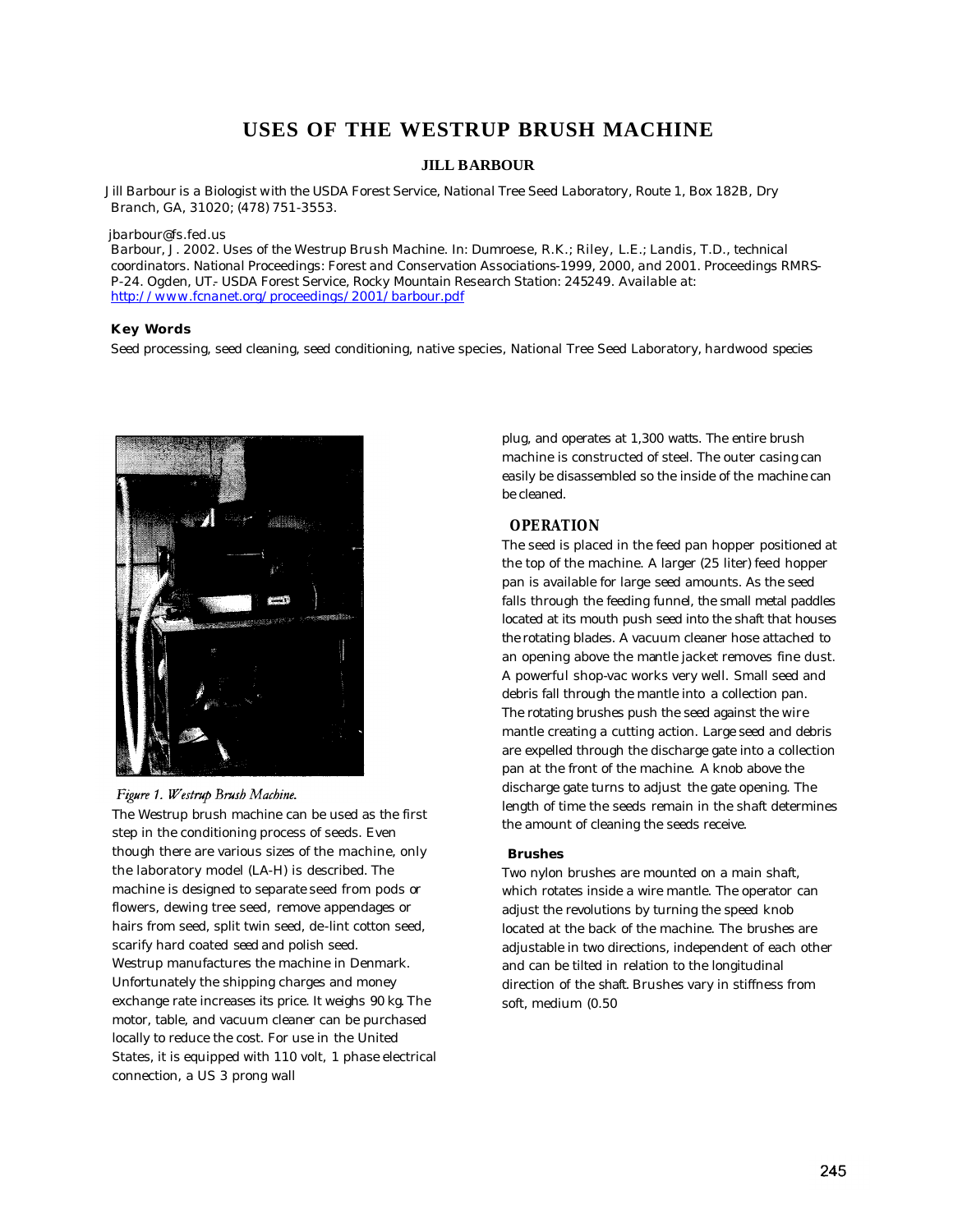mm) and stiff (0.90 mm). Medium brushes work best for most native plants that the National Tree Seed Laboratory personnel have tested. A metal setup gauge is used to space the brushes so they are the same measurement from front to back within the mantle. Brush width currently used at the National Tree Seed Laboratory is 23 mm. As the nylon brushes wear the width needs to be adjusted.

### **Mantles**

The mantles are made out of square or round wire, perforated metal, or carborundum coated. The heavy square wire mesh has been used most



Figure 2. Operation of the Westrup brush machine.



Figure 3. Brushes inside machine.

frequently for conditioning native plants. Square wire is currently not made in the United States, so the mantles cannot be purchased separately from the machine. The mantle is not completely round, which aids in the movement of the seed inside. The mantles perch on two metal prongs on each side near the funnel, and the discharge gate has a set of the same prongs which slide into the front of the mantle holding it in place. When the jacket is removed, the mantle can be easily removed from the machine and cleaned. For most native plants, the best cutting action is achieved with the heavy square wire mantle and run at a high speed. Speed 11 out of a range of 1 to 12 is most frequently used. One exception was *Schiiachyrium scoparium* (Michx.) Nash, which was conditioned at speed 8 and the seed was run through the machine twice. Sometimes the seed does not completely separate from its other parts during the first run, so more passes are necessary.

# **Species**

Many species of native plants can be conditioned with the machine. Conditioning orthodox seed (seed that can be dried below 10% moisture content) with wings, pods, awns, and husks works best. Orthodox seed of many wildflowers and native grasses have been successfully conditioned with the brush machine at the National Tree Seed Laboratory. The fleshy fruit of eastern redcedar *Quniperus virginiana L.)*  can be removed from seed, except the flesh gums up the machine and makes it hard to clean. Masceration is still recommended for fleshy fruited seed.



Figure 4. Brushes and mantle in use.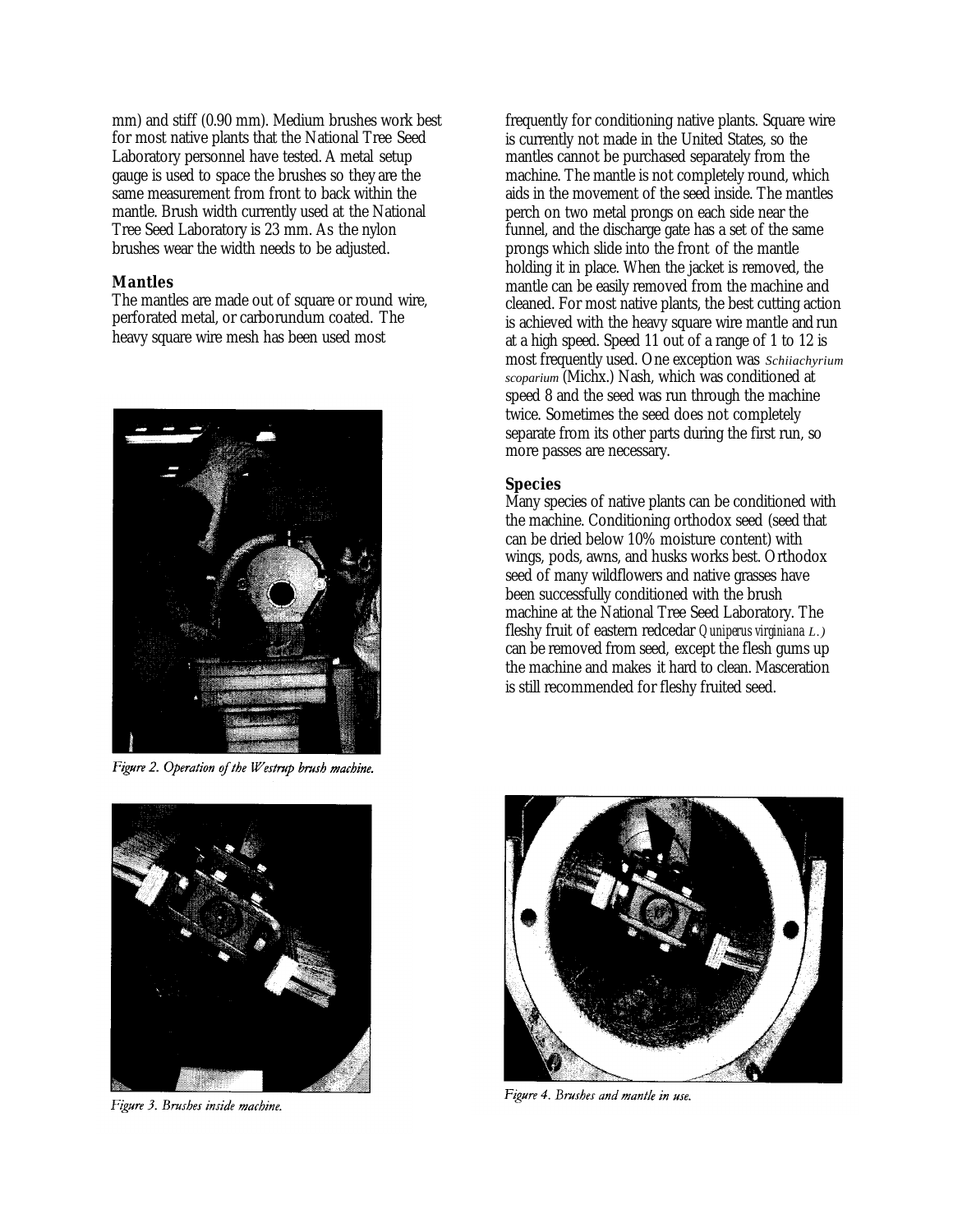Conditioning protocols for several hardwood seed have been developed with this machine. Yellowpoplar cones *(Liriodendron tulpera, L.)* can be broken apart and the samaras dewinged with at least two passes through the machine (Karrfalt 1992). Fine strings are left from the cutting action of the wing in its first pass necessitating more runs. Once the wing is removed, the seed becomes more flowable and can be further conditioned with a specific gravity table.



Figure 5. Specific gravity table for conditioning seeds.

Yellow-poplar is notorious for having a low seed set. A separation between full and empty seed can be accomplished on the gravity table because empty seeds weigh less than full seeds. For example, a 1,000 pound seedlot with 3% seed set will end up to be 30 pounds after the gravity table removes the empty seed. The higher viability seeds are easier to sow and manage in the nursery beds, which results in more uniform trees. A difficult seed to clean, like the American sycamore fruiting heads *(Platanus occidentalis, L.),* can be easily conditioned with the brush machine. The fruiting heads are broken up by the brushes rubbing them against the wire mantle (Karrfalt 1992). Dropping too many fruiting heads down the funnel at once can stop up the machine and break the brushes and metal paddles. The fine dust is sucked out by the vacuum cleaner and the user does not come in contact with the dust, which may be harmful if inhaled. The individual achenes can be separated by weight with the specific gravity table.

Winterfat *(Eurotia lanata* (Pursh) Moq.) is a seed with hairs that can be successfully run through the brush machine (Karrfalt 1992). The fruit is a one-seeded utricle enclosed in 2 bracts each bearing fluffy white hairs. The pubescent, membranous

pericarp is fused to the seedcoat. Again the rubbing action separates the hairs and bracts from the seed. Winged seed, such as white ash *(Fraxinus americana* L.) and green ash *(Fraxinus Penn ylvanica* Marsh.), can be singularized and dewinged with the brush machine to produce a flowable product that can be upgraded with other seed equipment (Karrfalt 1992). The key to successful dewinging is to dry the seeds enough so the wings break off instead of bending. This way, the wings are snapped and not shredded, which may damage the embryo.

The brush machine can substitute for a mascerator for dry legumes such as honeylocust *(Gleditsia triacanthos L.)* and redbud *(Cercis canadensis L.).* The pods are easily shredded allowing clean seed to emerge out of the discharge gate. Dust is removed by the vacuum cleaner. Long pod parts mixed with the seed can be extracted with a indent cylinder.

# **Seed Problems**

Soft coated seed, such as red maple *(Acer rubrum* L.) and lacebark elm *(Ulmus parvifolia* Jacq.), can be easily damaged with the brush machine if run the same way as for hard coated seed. Sometimes the small seed falls through the holes in the mantle along with the fine particles and the larger seed emerges out the discharge gate with the larger chaff. Both bins have to be cleaned with aspirators, screens, etc, to extract the seed. For very small seed such as penstemon *(Penstemon canescens* (Britton) Britton), the brush machine is run without the vacuum so the seed is not sucked away. In this case the machine should be operated in a well ventilated room or outside for the protection of the operators.

# **Cleaning**

The laboratory model of the brush machine is easily dismantled for cleaning between seedlots. There are no nooks or crannies for seeds to lodge, which makes cleaning fast and easy.

The discharge gate is first removed by unscrewing the two metal arms that secure it to the body of the machine. The vacuum hose can be disconnected from the top jacket before it is lifted off, exposing the mantles. Mantles are pulled straight out from the machine's body. Hand rubbing the wire mesh and vacuuming is all that is required for cleaning. Counter brushes come in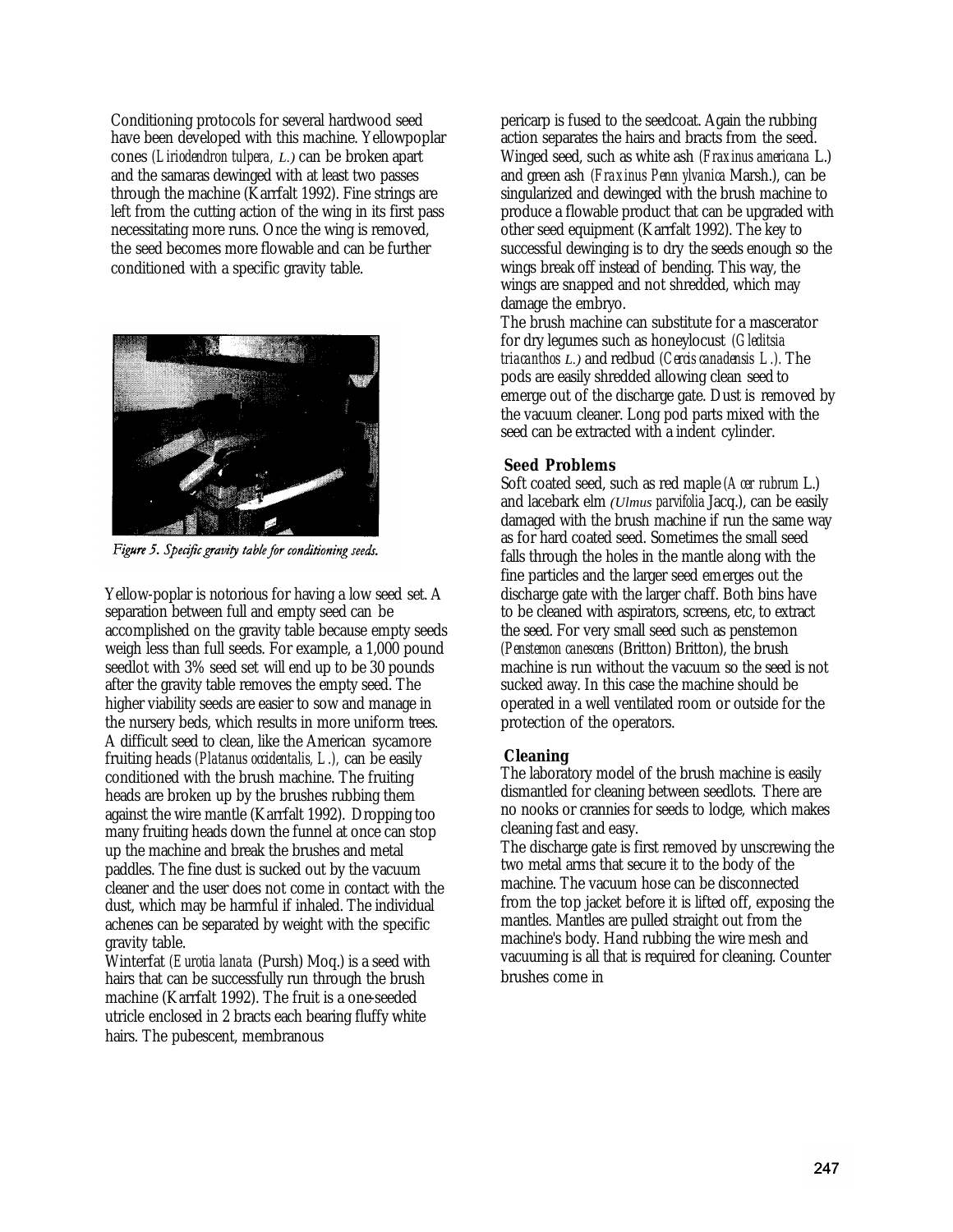handy for removing stray seed and chaff around the machine.

People of both sexes and all heights can easily use the laboratory model. Extensive training and supervision are not necessary to learn how to operate the machine. However, a two person operation is recommended-one person to stand on the ladder and dump seed into the hopper, the other person to observe the seed expulsion so the bins do not overflow.



Figure 6. Cleaning brush machine between seedlots

Very small seed, such as *Campanula divaricata* Michr. and *Penstemon canascens* (Britton), are hard to see with the naked eye. Therefore, magnifying equipment is needed to distinguish seed from chaff. Magnifying lamps, dissecting scopes, and microscopes are most commonly used for viewing seed. Magnifiers allow the operator to view the condition of the seed and evaluate the conditioning operation. More passes through the brush machine or additional equipment may be needed to remove the chaff.

# **ADDITIONAL EQUIPMENT**

When seed and chaff are mixed together from the brush machine operation, additional seed conditioning equipment is needed. Aspirators are used frequently to separate trash from seed. Robert Karrfalt, director of the National Tree Seed Laboratory, built the aspirator pictured here for use with wildflowers and native grass seed. A fan is positioned on the top of the box to draw air

instead of blowing it upward. The negative pressure created draws the small particles into the box and the seed falls to the floor in a pan. With this aspirator, a vibratory feeder delivers seed to the opening in the aspirator. Depending on the amount and size of trash mixed with seed, several attempts may be required to get the seed clean enough for sowing.

Large sticks can be removed with air screen equipment or hand screening. Seed and trash shape determine the type and size of the screen hole. Sticks and chaff that are longer than the seed are removed with an indent cylinder. Soil sieves come in handy for removing very small trash. Several sieve sizes and passes through the sieve may be needed to get the seedlot clean enough for sowing.



Figure 7. Microscope used for determining condition of the seed.



Figure 8. Aspirator for further seed cleaning.